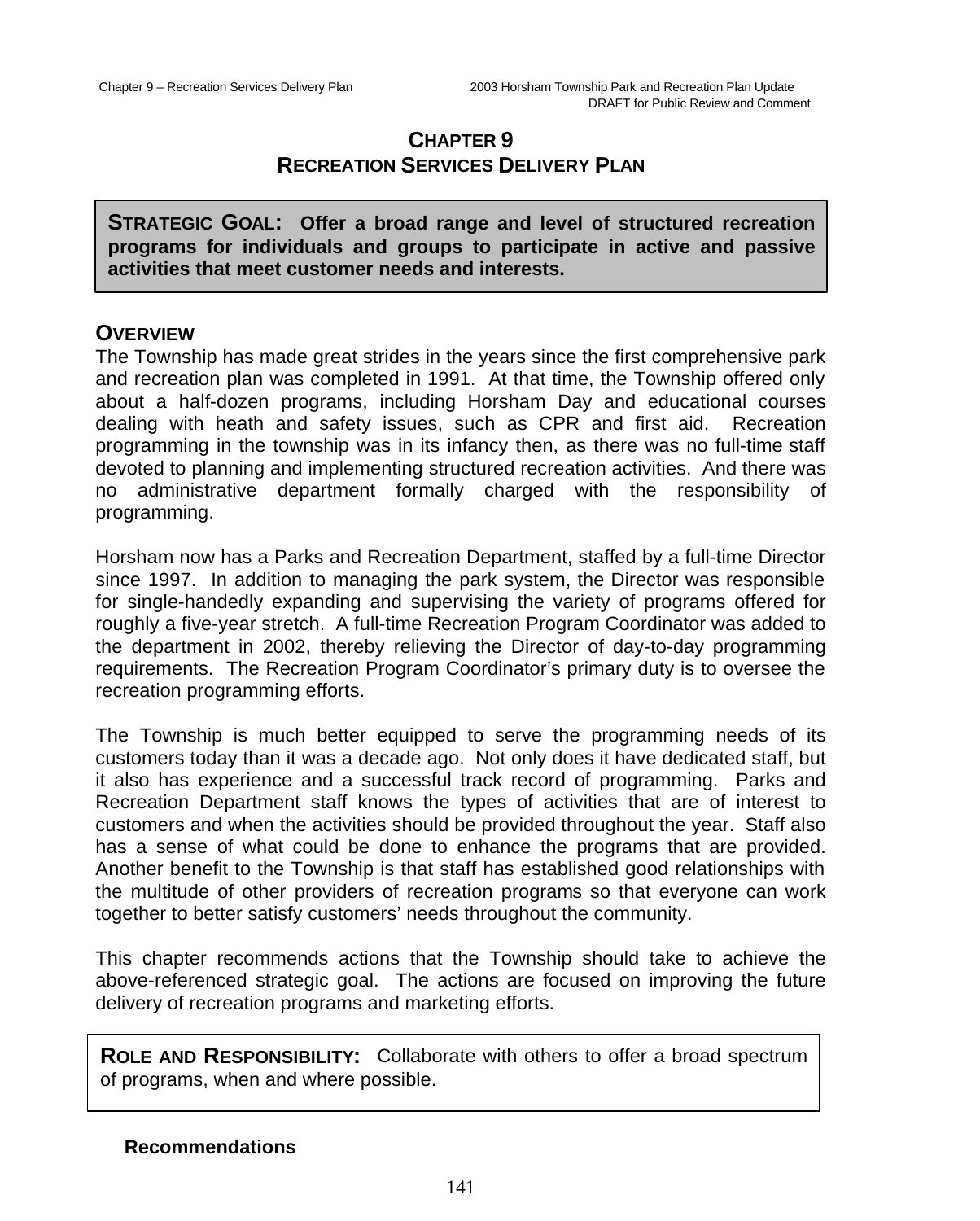1. Working with others should be an integral part of the underlying philosophy of recreation services delivery in the Horsham. The mission statement in Chapter 6 explicitly states that the Township shall serve as *a partner* in providing recreation services, which implies that additional partners are also involved. Collaboration with community-based organizations is essential, as the Township is not able nor should be expected to be the sole provider all programs to serve customers' needs.

**ROLE AND RESPONSIBILITY:** Encourage partnerships and develop formal agreements, as needed, with public and community service providers to supplement existing programming.

- 2. Because the Township only began playing a direct role in organizing and offering recreation programs in the mid-1990s, many special interests groups focused on youth sports activities were formed to offer structured activities in the community. These groups have established a special niche and have grown to be quite effective at what they do. Relationships with these groups should be maintained and enhanced so that they remain as service providers.
- 3. Partnerships with new organizations should be established. The Township and new providers can join forces and pool limited resources, thereby delivering expanded services at lower cost than if the Township were to do everything on its own.
- 4. Inventory and assess potential partners in the township by making a wish list of new programs and then identify those that might match the identified needs. Open the doors of communication by exchanging ideas and seeking mutual interests.
- 5. Evaluate existing and planned programs to target ones with the potential for joint sponsorship. Partial or full sponsorship of programs could be sought from entities that have been targeted but have no volunteers or too little of a manpower base to adequately run a program. Establish a formal sponsorship venture, such as an Adopt-a-Program program, as a means to help deliver services cost-effectively.
- 6. Coordinate with the Hatboro-Horsham School District and the Hatboro-Horsham Adult Evening School regarding cooperative programs and joint use and scheduling of facilities. Establish a good rapport with key personnel and work together to resolve conflicts and to build mutually beneficial policies.
- 7. Coordinate with adjoining communities on recreation-related initiatives, as appropriate. Expanding the service area to encompass a broader geography might be required to attain an adequate customer base for certain programs. For example, a regional approach to programming for people with disabilities may work best.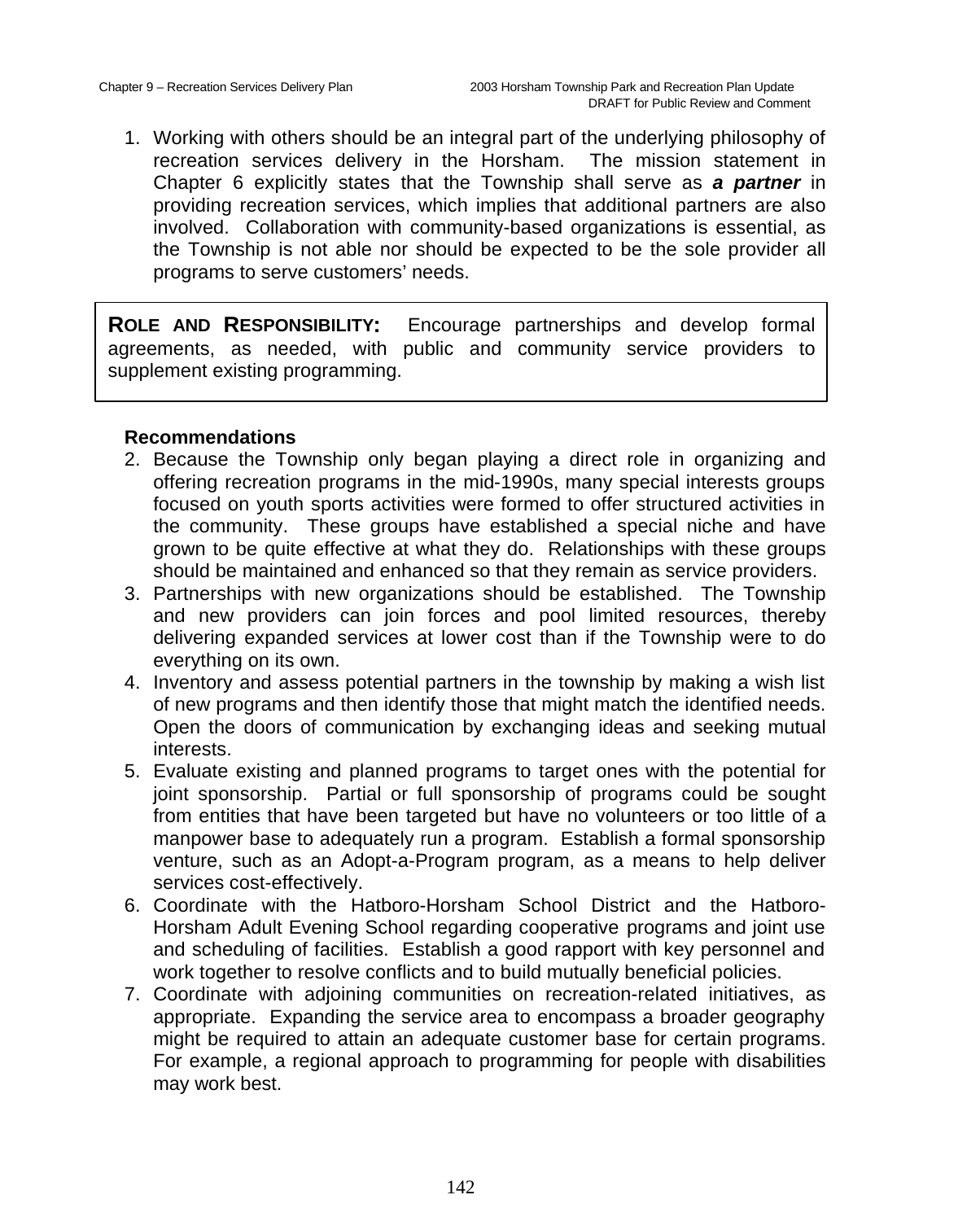**ROLE AND RESPONSIBILITY:** Equitably distribute programs by offering them at locations throughout the community, if possible, provided the facilities necessary to support the programs are available.

#### **Recommendations**

8. The delivery of certain recreation programs is largely dependent on the availability of facilities from which to conduct the activities. For example, certain programs logically require specialized facilities; like the need for a basketball court to run a basketball-oriented program. Aside from needing a principal facility, accessory facilities, such as vehicular parking, restrooms and the like, are also required to successfully run some programs. Other types of programs are fundamentally unrestricted by facility requirements that they can be offered anywhere, and the sponsor of the program has the flexibility of moving the location from place to place.

It is recommended that the Township capitalize on the availability of facilities throughout the community in order to bring the programs that it sponsors closer to home for its residents. Attempts should be made to offer neighborhood-based programs as much as possible, as customers are most likely to participate in the activities if they are more easily accessible. For popular and long-standing programs that are not dependent on the use of specialized facilities, a rotating schedule that changes the location of where the programs are offered so that they reach all geographic areas of the community may be appropriate. If possible, the location of facility-specific programs should be rotated among multiple sites throughout the community that are capable of accommodating the programs' needs, if more that one site qualifies. (It should be noted that implementation of this recommendation will be governed, in part, by the various programmatic needs determined by the P&R Department staff and other partners that may co-sponsor the activity.)

**ROLE AND RESPONSIBILITY:** Offer an appropriate balance of recreation program types in accordance with a program classification system tailored to the special interests and demands of customers.

- 9. Figure 51 is a program matrix that outlines the variety of programs that should be offered to customers:
	- The recreation programs are organized in descending priority order according to customer demand taken from the survey results.
	- The matrix divides the responsibility for offering the programs between the Township and other providers.
	- If responsibility is assigned to the Township, the recommended level of involvement from the P&R Department is assigned using either a letter "D"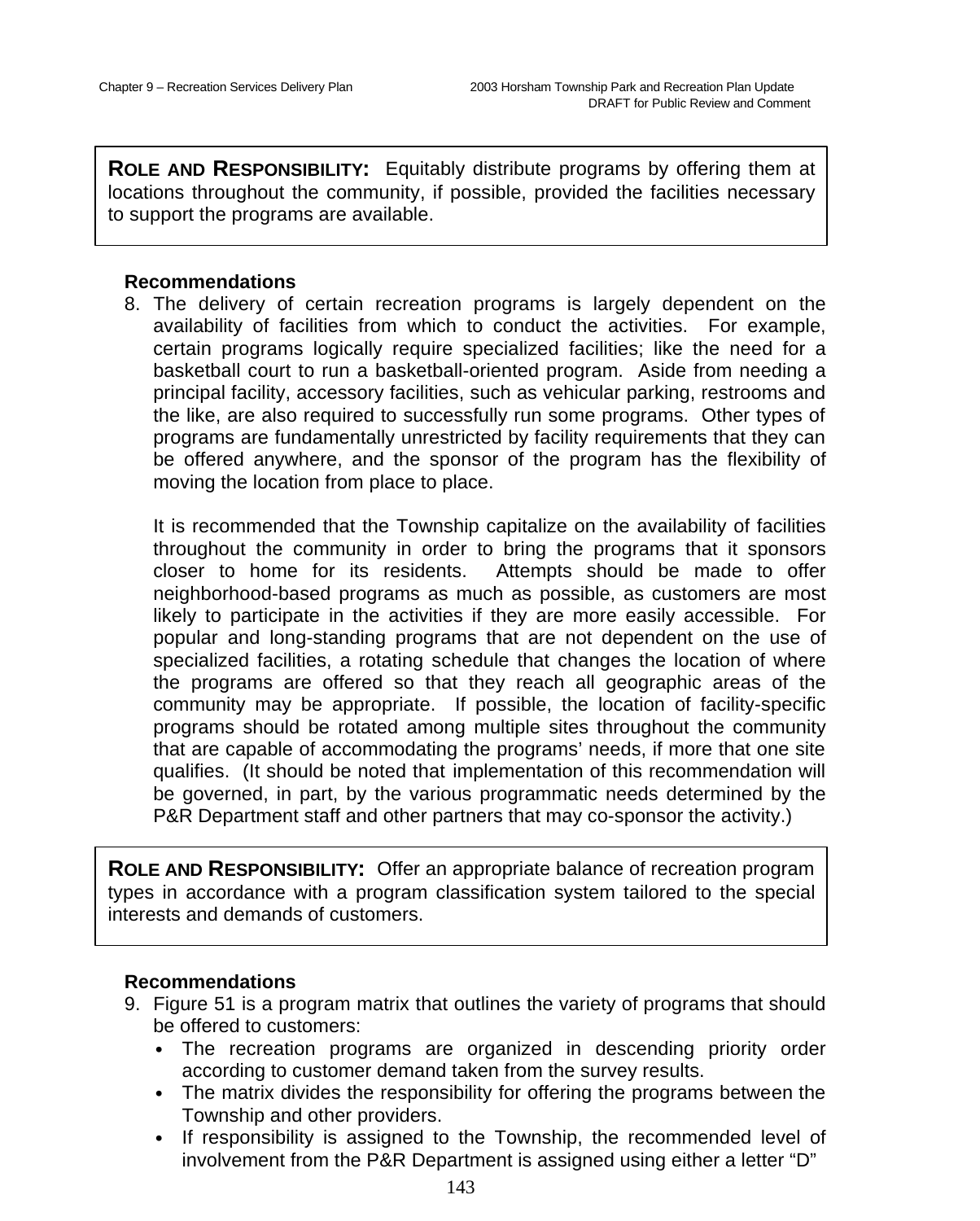Page Reserved for:

**Figure 51 Program Matrix**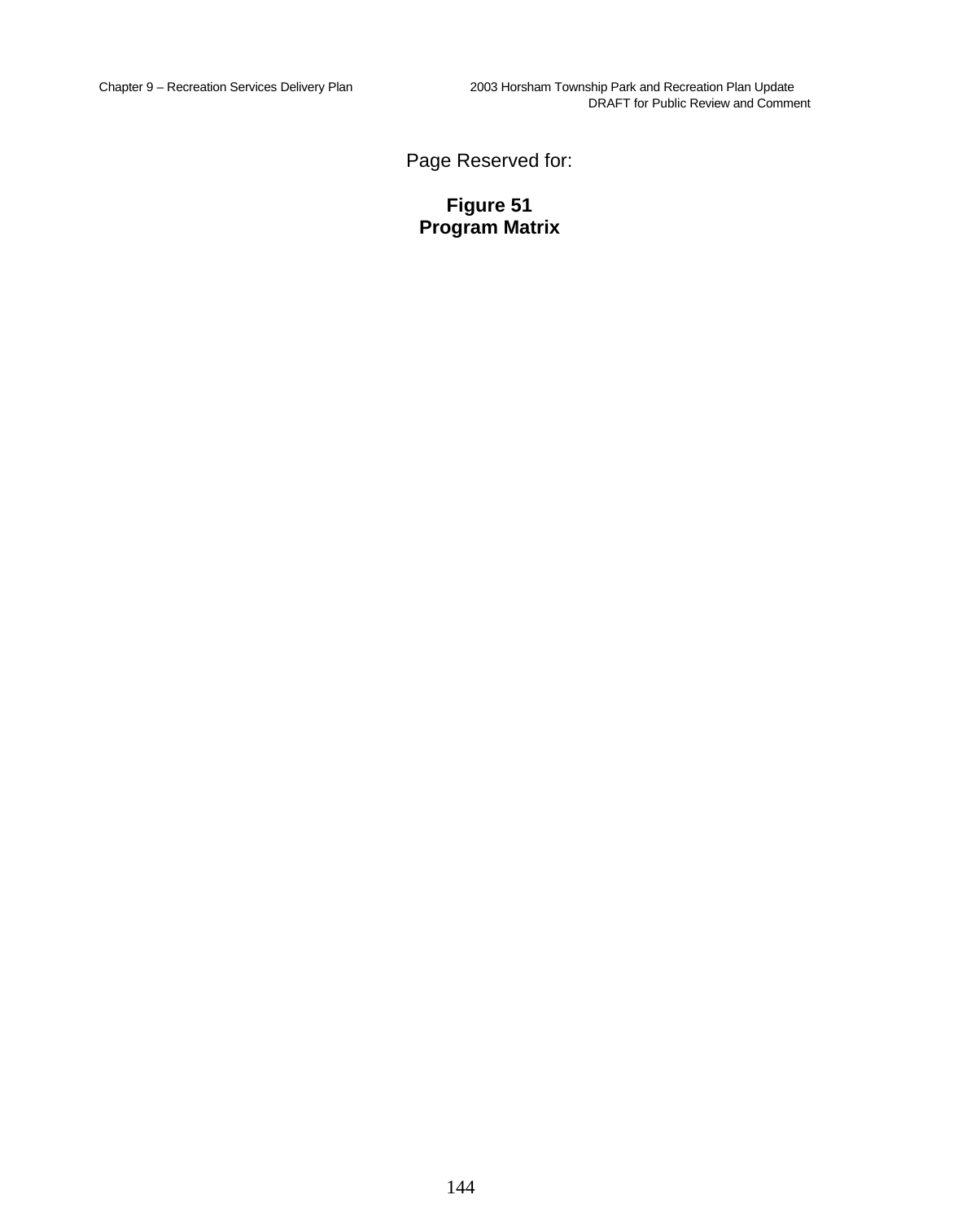or an "I" in the second column. The Township's role is either direct (i.e., the department actually organizes and runs the program) or indirect (i.e., the department cooperates and coordinates with others to facilitate the program).

- The code letters in the third and fifth columns identify whether the nature of the programs should be any one or a combination of seven formats. The formats are used to describe how a participant engages in the activity or what the primary benefit that is derived from participation is include the following:
	- $\circ$  Competitive  $(C)$  programs provide the opportunity for the participant to test their skill against others. They require organization and supervision.
	- o Cultural (Cu) programs provide opportunities for customers to be both participants in or spectators of visual and performing arts activities. In the case of participatory programs, such as community theater productions, community talent shows, etc., they require organization and instruction is often provided. Spectator-oriented cultural programs (i.e., concerts, arts and craft shows, folk dance performances, etc.) typically involve organization as non-customers are the performers.
	- o Fitness/Wellness (F) programs mostly require organization and supervision, as they tend to represent exercise activities such as aerobics, pilates, karate, a walking club, yoga, etc. Examples of fitness/wellness programs that do not require supervision include lectures on healthy eating, heath matters, and wellness issues.
	- o Instructional (I) programs teach the participant a skill, whether at the beginning, intermediate, or advanced stages. They require organization and specialized leadership.
	- o Self-Directed programs take place at facilities that are reserved for specific times and made available to the general public to use for the personal satisfaction that one derives from participation in the recreational activity. An example of a program is a basketball court that is available for a two-hour period for "pick-up" games for participants that simply drop-in for the activity. These programs are usually informal or are provided to individuals and groups without leadership, but they still need to be organized. Other examples of self-directed programs include community events that are open to attendance without reservations, like celebrations, holiday events, etc.
	- o Self-Improvement (SI) programs provide a forum for learning and stimulating personal growth. Speeches, lectures, concerts, plays, and exhibits constitute such programs, and require planning and organization.\
	- o Social (S) programs encourage interaction among participants and foster community unity. Social programs can encompass trips, parties, dances, performances, parades, and special celebrations as well as regular gatherings and meetings for clubs, special interest groups and residents of given neighborhoods. They require planning and organization.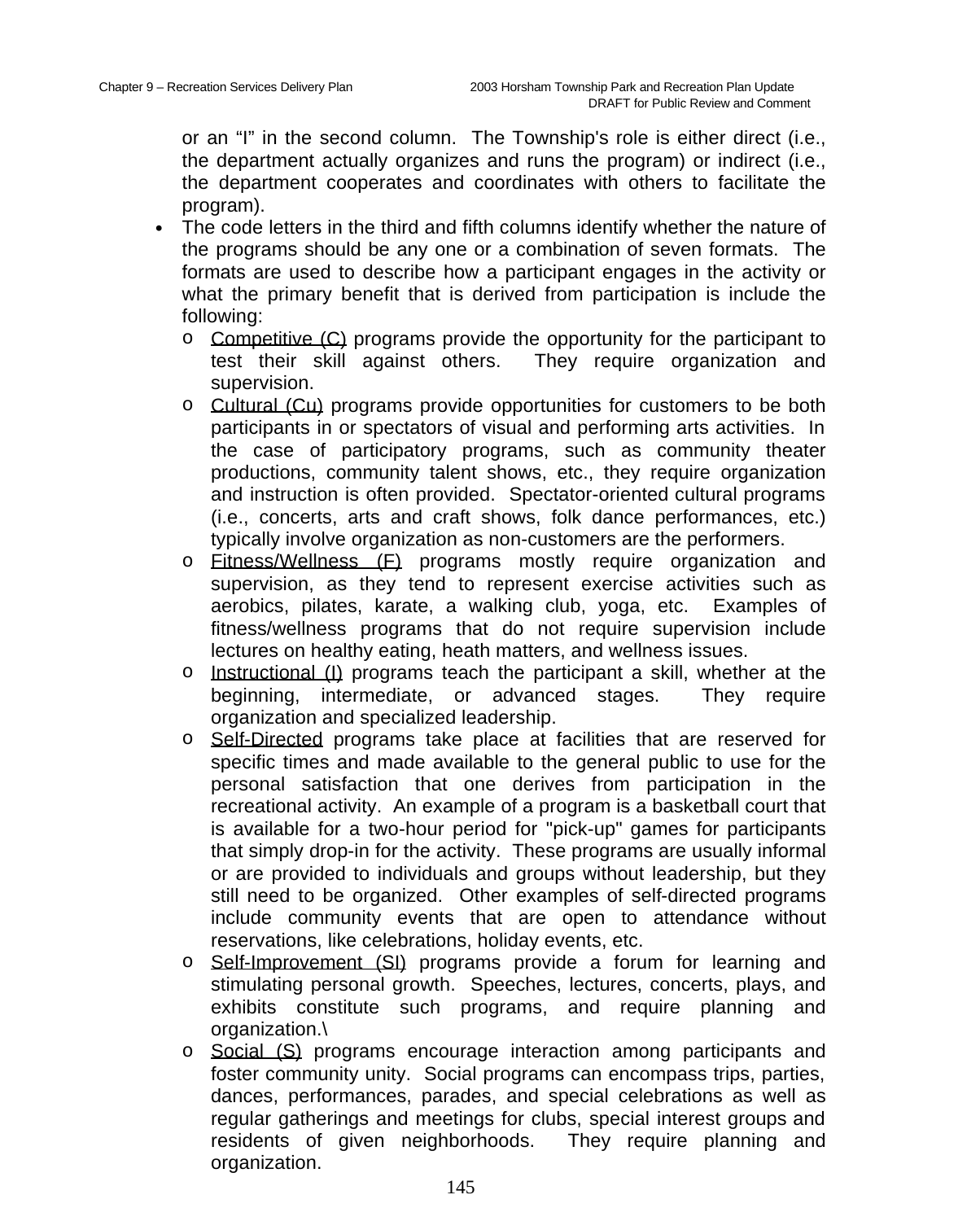- The code letters in the fourth and sixth columns specify the age cohorts of the customers to be served by the program, such as P-preschoolers, Cchildren, T-teens, Y-young adults, O-older adults, S-seniors, Hhandicapped, and A-all ages.
- 10. A diversified and balanced supply of year-round programs should be provided through a multitude of governmental agencies, school agencies, education-oriented associations, church and religious-oriented groups, private voluntary organizations, and commercial recreation enterprises, among others. The Township's specific function should be to remedy major program deficiencies by coordinating programs offered by other "providers" of recreation in the community and neighboring municipalities, and by planning and sponsoring its own activities
- 11. Figure 50 is not meant to describe each recommended program according to how many participants it should serve or the dates and times it should be scheduled. The intent of the Program Matrix is to prescribe general types of activity that either are not already available or are provided and are expected to remain in demand by customers, and which are needed to fill a void in the program supply base. For this reason, some programs of similar nature may be offered at the present time by other programming entities.
- 12. The Township should not attempt to duplicate recreation programming effort that is already effectively and professionally administered by the other providers. The Township should, however, encourage others to expand its programs to more adequately satisfy resident recreation needs as disclosed by the recreation survey.

**ROLE AND RESPONSIBILITY:** Mainstream persons with special needs into programs when possible to provide access opportunities for all customers, but consider offering specialized programs, if warranted.

- 13. For more than the past decade, the Americans with Disabilities Act has helped bring to the forefront the need of disabled people regarding all aspects of daily life, including recreation programming. Recognizing the diversity of disabling conditions varies from individuals with mental, vision, speech, hearing, or mobility impairments, every effort should be made by the Township to make all recreational activities, interpretive programs, publications, and other information available and accessible to such persons.
- 14. Locations where programs are held should comply with accessibility standards and guidelines.
- 15. The Township should ensure that all printed and visual media available to the public is designed to accommodate ADA-related special needs through the use of TDDs and alternate media to facilitate communication.
- 16. Special needs populations shall include persons with disabilities as well as senior adults, low-income households, and non-English speaking persons.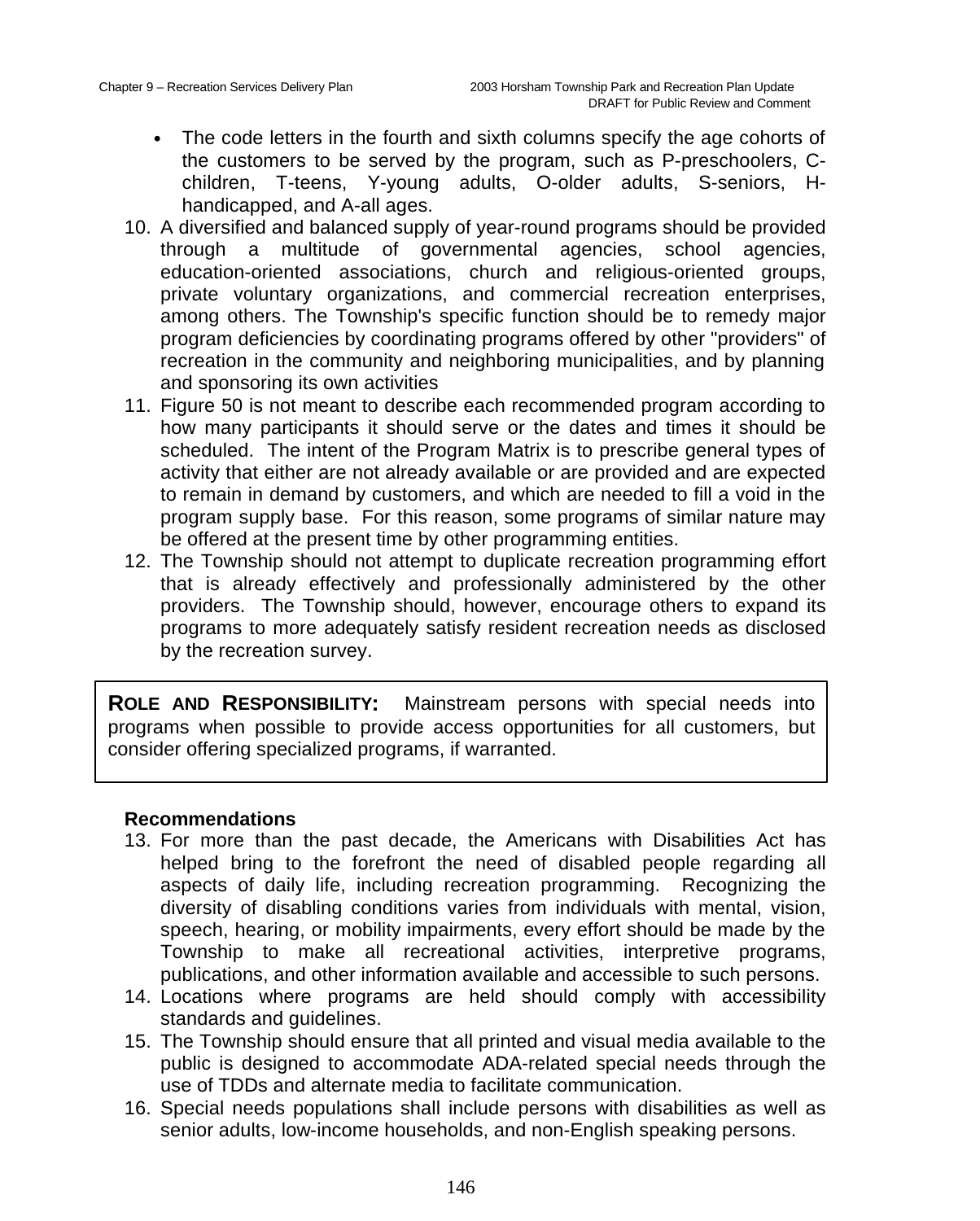17. Every effort should be given to provide equal opportunity to all to participate in recreation programs. Due to the relatively small special needs population in the community, persons with special needs tend to attend special programs oriented toward their needs outside of Horsham. As the special needs population increases, the Township may need to take a more active role in insuring that there is an adequate supply of accessible programs for all people with disabilities. Collaboration with other partners, such as surrounding municipalities, may be the most effective means of establishing a large enough population base to support special services.

**ROLE AND RESPONSIBILITY:** Develop recreation programs that promote fitness and wellness values.

### **Recommendations**

- 18. There is an increasing emphasis placed on improving the wellness and fitness of the population through recreation activity. The movement is within the schools where physical education classes are stressing the importance of life-long healthy habits at an early age. It also has always been an inherent aspect of many recreation programs, but not emphasized quite as much until recently. The Township should incorporate fitness and well being as a priority focus for recreation and park services.
- 19. The majority of recreation pursuits identified as a Township responsibility in Figure 51 involve some degree of physical activity. The Township should embrace this concept and adopt guidelines for making the customers healthier.
- 20. Expand and publicize the health benefits of all relevant programs. Program descriptions should emphasize the health benefits of participation. Program evaluation criteria should include measurable fitness/health benefits.

**ROLE AND RESPONSIBILITY:** Develop programs that educate customers about the environment and teach a conservation ethic.

- 21. The Township should teach a conservation ethic through well-coordinated programming efforts. The more that customers understand the relationships between people and the environment, the more likely they are to respect and be responsible stewards of the land. Customer education will reap rewards for a more livable community, as the natural resources in the township will be safeguarded by an environmentally-conscious customer base, or "watch dogs."
- 22. The Township should insure the provision of programs of conservation education on topics that may include recreational use of natural resources, resource value, and available natural areas.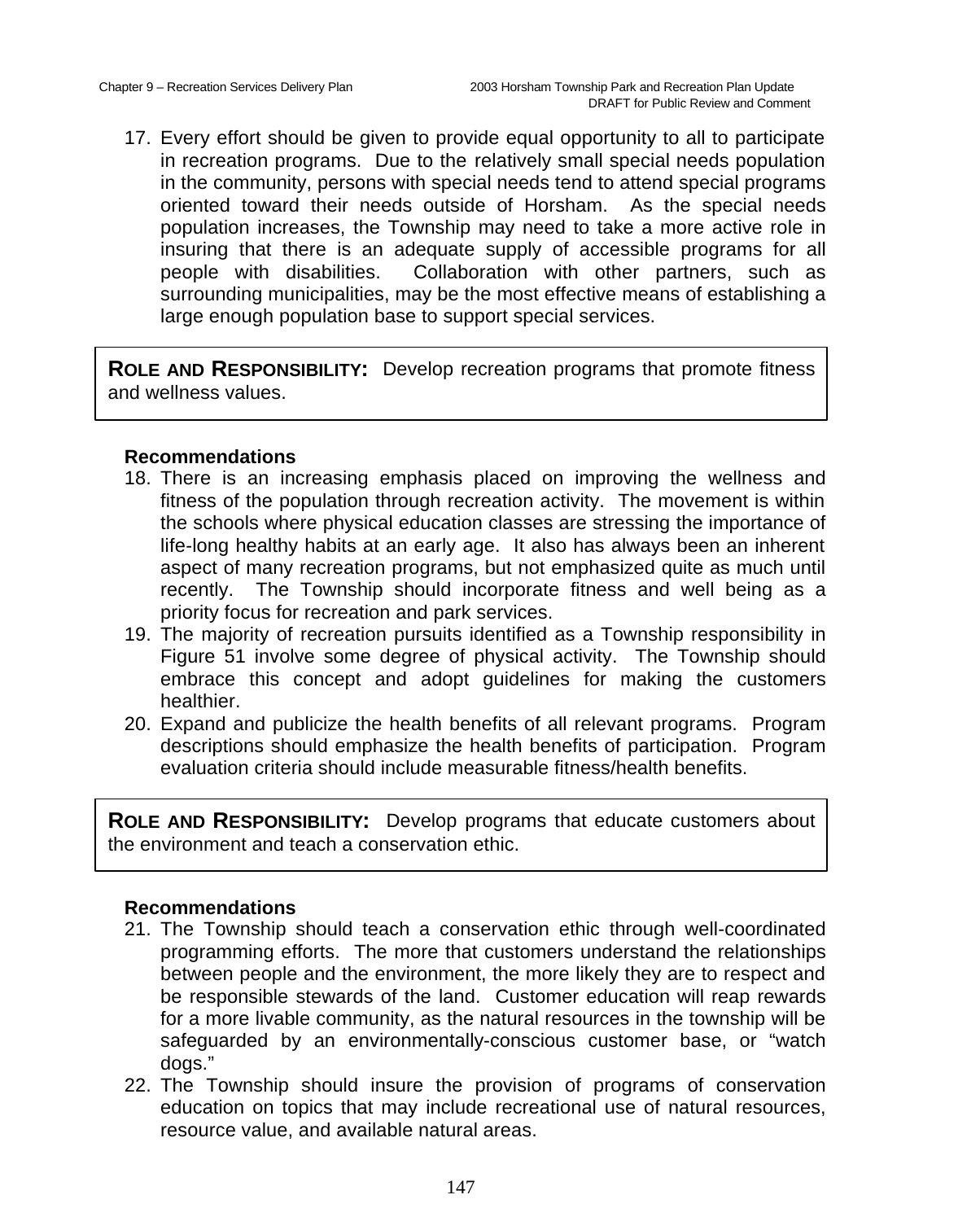- 23. Encourage the study of nature and conservation in the public and private school systems. Support the joint-use of Township open spaces and natural areas for school-based programs.
- 24. Initiate customer involvement in the implementation of this plan, particularly with recommendations regarding the restoration and management of natural areas.

**ROLE AND RESPONSIBILITY:** Establish objectives for all programs to describe why they are offered.

### **Recommendations**

- 25. It is important to develop a systematic approach to program planning. Formulate a clear and concise statement of the objectives of each program. The objectives should relate to the P&R Department's mission statement and address both short-term and long-range goals. They will provide information about why the Township is offering the program.
- 26. Evaluate recreation programs on an on-going basis.
	- Determine if all customer groups are being served and what steps are necessary to meet the needs.
	- Establish a system for participant and leader evaluation of all programs.
	- Determine if programs are reaching all skill levels from initial experience through advanced participation. Evaluate all levels to insure that quality is maintained at all levels of the program.
	- Determine how programs should be revised, expanded, or dropped. Decisions about program offerings must consider the time the program needs to become established.
- 27. The P&R Department should have a work session each budget season to determine goals, priorities, and programs for the next fiscal year. New programs and programming trends should be identified. In addition to looking at the latest recreational activities, the Township should also be looking towards trends in community issues and partnerships. Determine the measures necessary to offer new programs in line with changing interest and opportunities.
- 28. Target groups within the Township should be brought into the program planning process to insure that programs are developed in partnership with customers.

**ROLE AND RESPONSIBILITY:** Advertise and promote the benefits of program participation and recreation.

### **Recommendations**

29. Make sure that people are aware of what recreation can do for them. Publicize these benefits, many of which can be taken directly from the program objectives described above.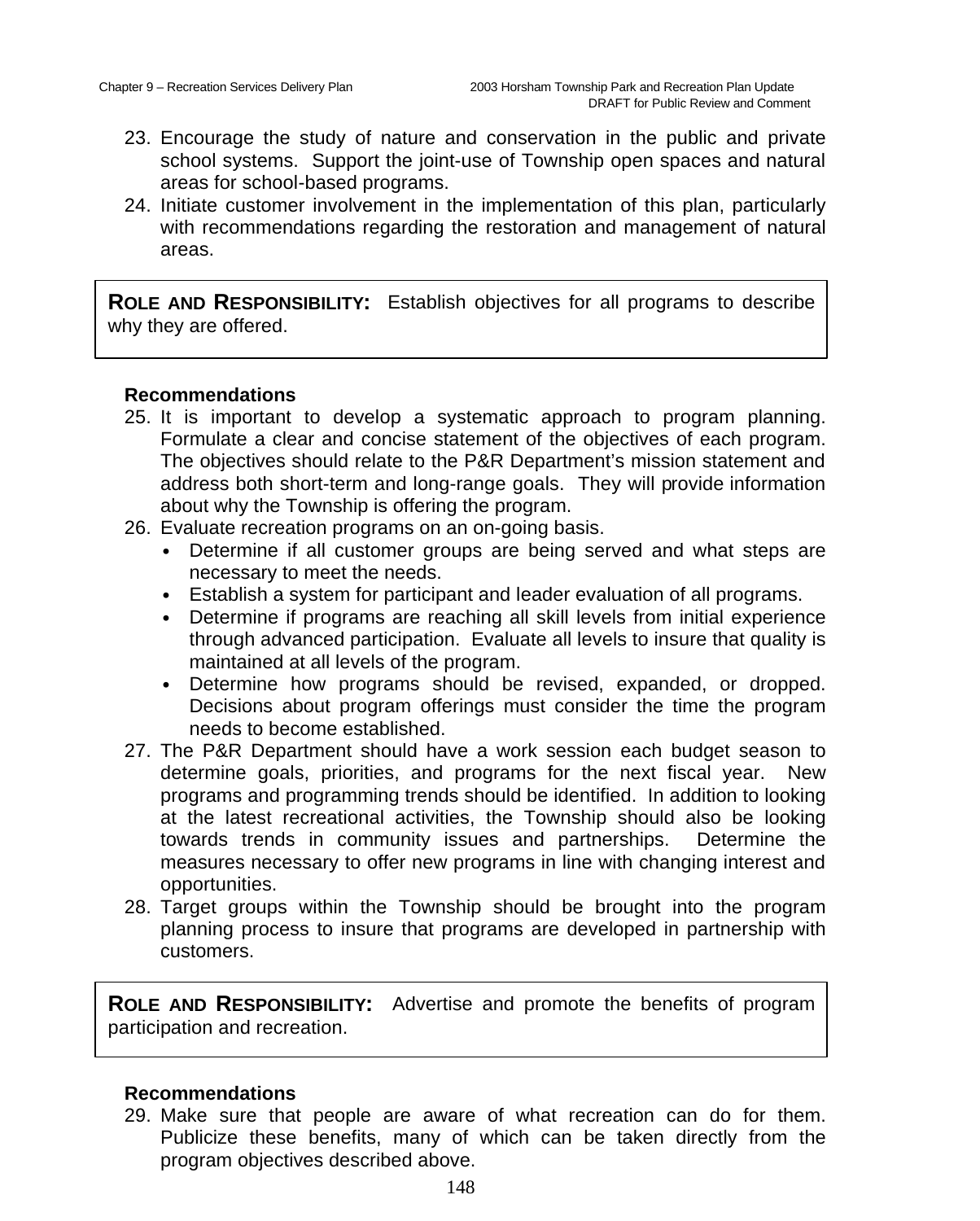**ROLE AND RESPONSIBILITY:** Increase communication and the flow of information using technology and the media to publicize programs, events, services, policies, rules and regulations, volunteer opportunities, and meetings.

- 30. The provision of parks and recreation services is of little public benefit unless the people are aware of the opportunities that are available. Therefore, it is important that customers be informed about what is offered. The recreation survey that was conducted as part of this plan asked respondents to identify the best ways of informing them about recreation opportunities. The five most effective methods for getting the word out to the respondents (listed in descending order of effectiveness) are posters/signs, seasonal newsletters, cable TV channel, local newspapers, and the Township website. Rather than rely on only these five ways to advertise, the P&R Department should utilize a broader mix of publicity strategies, including the following:
	- Posters/signs Display posters at prominent locations throughout the community. Utilize kiosks at parks as a way to disseminate information to park users. Use a portable sign with letters that can be removed and rearranged to change messages to move around to visible locations in the community for passersby to see.
	- Seasonal newsletters Continue to publish the newsletters on a seasonal basis or more frequently to serve as a guide to the recreation programs offered, and distribute it widely.
	- Local Media Sources On-going public relations efforts should be carried out through the use of local media sources. Newsworthy events and stories should be made known to nearby newspapers and radio and television stations so that public exposure is achieved:
		- o **Cable TV channel** Have P&R Department activities and events listed with dates and descriptions. Advertise meetings and any efforts the Township is making to solicit input. Post volunteer opportunities. Display video clips of the parks and facilities that are available. Consider producing a video showcasing the park and recreation services of the Township and use it as a promotional tool.
		- o **Local newspapers** Distribute press releases for special meetings and important endeavors or accomplishments. Encourage press corps coverage of meetings, programs, and events.
		- o **Radio** Local radio stations should be tapped as a communication resource, particularly for announcements on their "community calendars."
	- Township Website Expand and improve the P&R Department's web page with links to programs and services, policies and procedures, events, and public meetings. Regularly update the website to supply current and accurate information.
	- School Handouts Provide announcements/bulletins for distribution to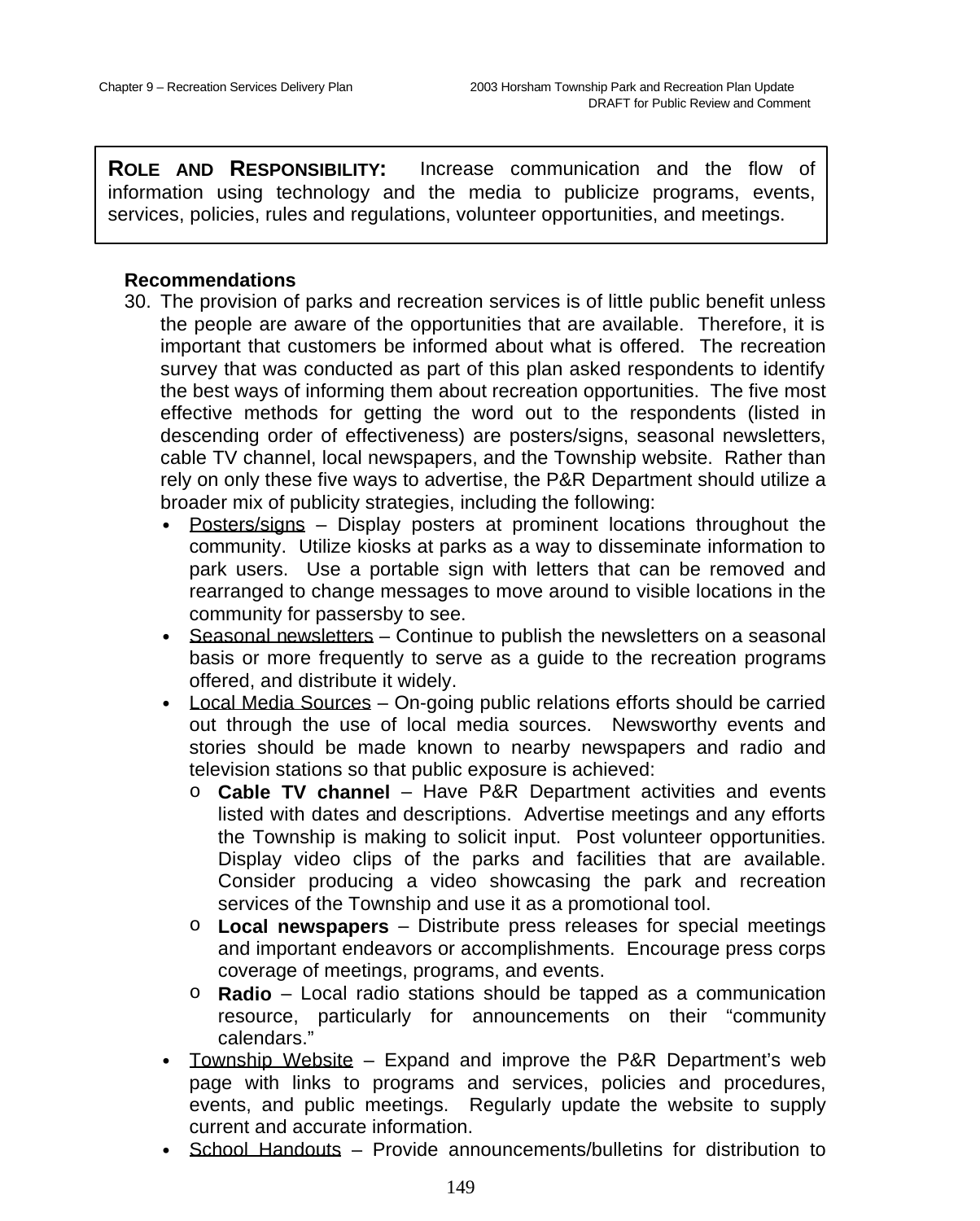school students who can take them home to the heads of the households. Maximize the use of school publications by jointly advertise Townshipsponsored programs. Hatboro Horsham School District newsletters may also serve as a tool to heighten public awareness regarding the availability of school sites for recreation, as well as other municipal park projects.

- E-mail Establish customer electronic mailing lists tailored to specific categories of services and provide broadcast e-mail notices, as appropriate.
- General flyers Provide bulk supplies of flyers and brochures describing upcoming programs at select points of community gathering spots for casual pickup. In special cases, consider soliciting volunteers to hand out flyers for special.
- Announcements at Township events/meetings and programs Take time at Township meetings to announce upcoming meetings and events and to briefly present status reports for park and recreation projects.
- Church bulletins Use church bulletins to announce upcoming programs and park opportunities, if appropriate.
- Business community newsletters Provide information to the business community about available parks and recreation services for inclusion in corporate publications, such as newsletters.
- Piggyback with other providers In addition to using Township resources, piggyback on the publicity efforts of other providers/partners by having their websites supply links to the P&R Department web page. Have partners' newsletters make special mention of major, upcoming Township events and programs.
- Horsham Township Park Guide Keep the guide booklet that describes the park system up-to-date, and include a map. Periodically distribute the guide to all Township households.

**ROLE AND RESPONSIBILITY:** Target marketing efforts to non-users to engage their interest and make them users of the system.

### **Recommendations**

31. Use participation data to identify sectors of the customer base that are not taking advantage of the programs offered. Reach out to these sectors of the population to find out why they do not participate. Try to remove barriers to participation to make them active customers of the Township's services.

**ROLE AND RESPONSIBILITY:** Provide scheduling services to ensure balanced opportunities for access to facilities by Township-sponsored activities, programmed activities offered by other partners, and spontaneous drop-in users.